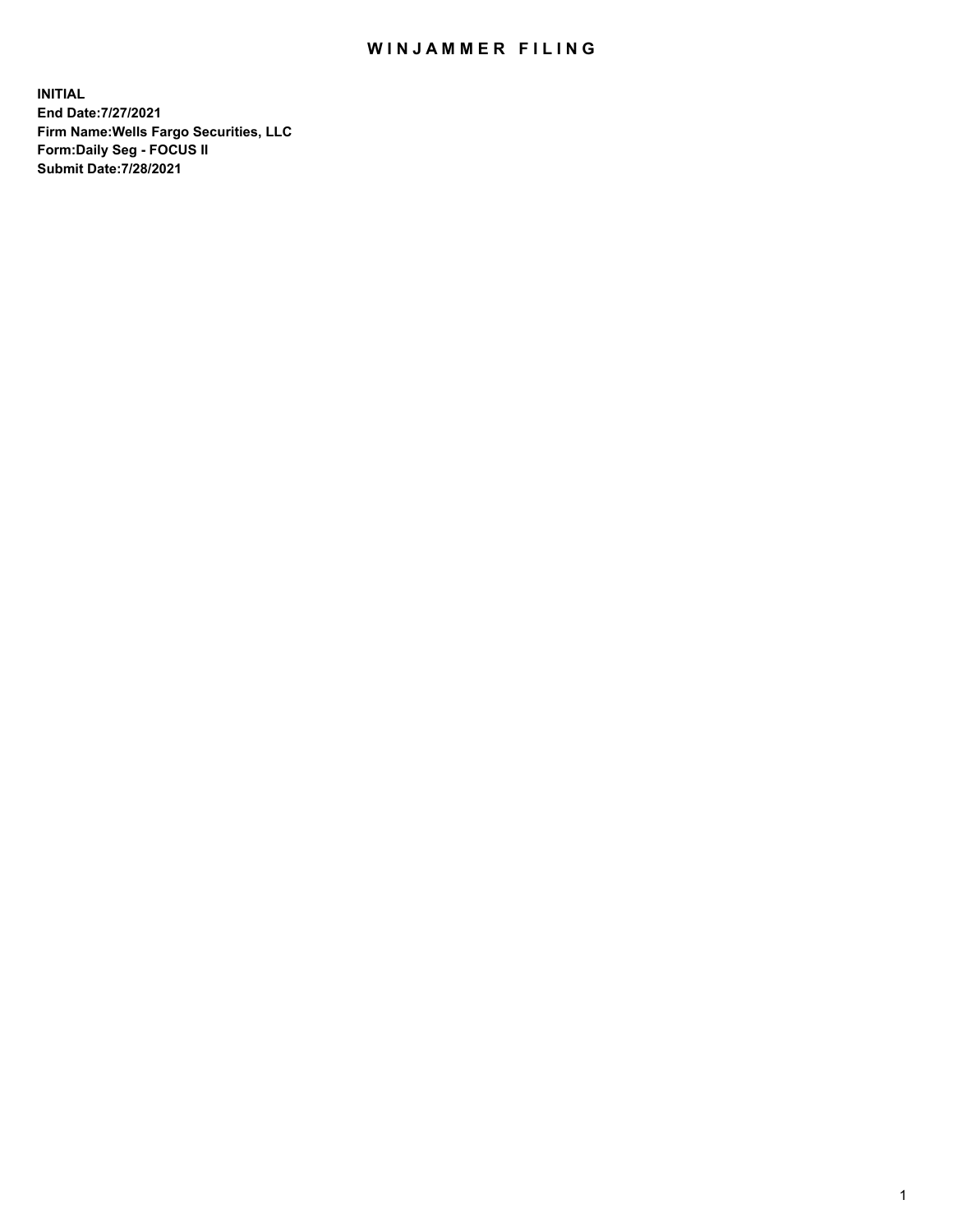**INITIAL End Date:7/27/2021 Firm Name:Wells Fargo Securities, LLC Form:Daily Seg - FOCUS II Submit Date:7/28/2021 Daily Segregation - Cover Page**

| Name of Company                                                                                                                                                                                                                                                                                                                | <b>Wells Fargo Securities LLC</b>                                         |
|--------------------------------------------------------------------------------------------------------------------------------------------------------------------------------------------------------------------------------------------------------------------------------------------------------------------------------|---------------------------------------------------------------------------|
| <b>Contact Name</b>                                                                                                                                                                                                                                                                                                            | <b>James Gnall</b>                                                        |
| <b>Contact Phone Number</b>                                                                                                                                                                                                                                                                                                    | 917-699-6822                                                              |
| <b>Contact Email Address</b>                                                                                                                                                                                                                                                                                                   | james.w.gnall@wellsfargo.com                                              |
| FCM's Customer Segregated Funds Residual Interest Target (choose one):<br>a. Minimum dollar amount: ; or<br>b. Minimum percentage of customer segregated funds required:% ; or<br>c. Dollar amount range between: and; or<br>d. Percentage range of customer segregated funds required between:% and%.                         | 270,000,000<br>$\overline{\mathbf{0}}$<br>0 <sub>0</sub><br>00            |
| FCM's Customer Secured Amount Funds Residual Interest Target (choose one):<br>a. Minimum dollar amount: ; or<br>b. Minimum percentage of customer secured funds required:%; or<br>c. Dollar amount range between: and; or<br>d. Percentage range of customer secured funds required between:% and%.                            | 40,000,000<br>$\overline{\mathbf{0}}$<br>0 <sub>0</sub><br>0 <sub>0</sub> |
| FCM's Cleared Swaps Customer Collateral Residual Interest Target (choose one):<br>a. Minimum dollar amount: ; or<br>b. Minimum percentage of cleared swaps customer collateral required:% ; or<br>c. Dollar amount range between: and; or<br>d. Percentage range of cleared swaps customer collateral required between:% and%. | 375,000,000<br><u>0</u><br>00<br>00                                       |

Attach supporting documents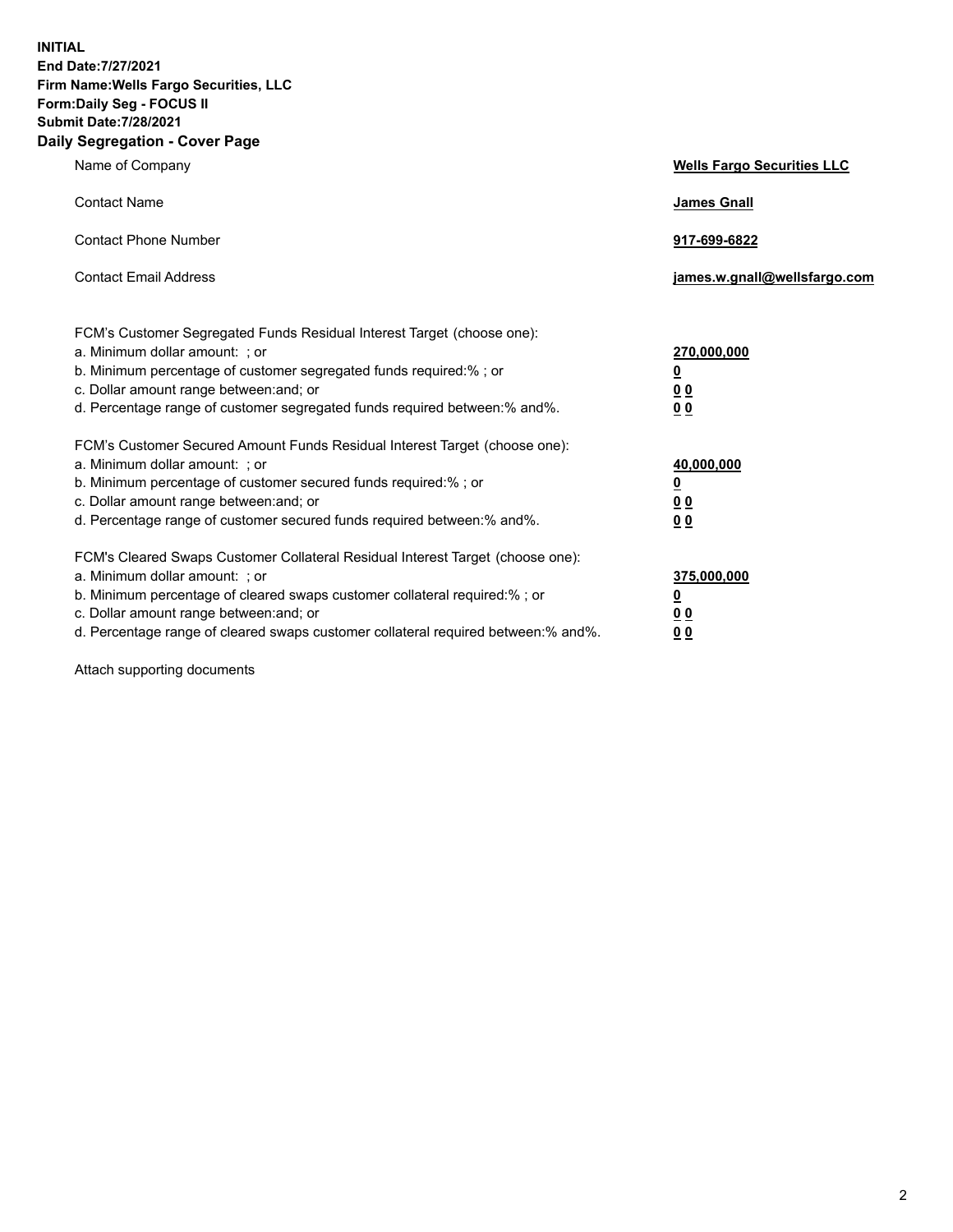**INITIAL End Date:7/27/2021 Firm Name:Wells Fargo Securities, LLC Form:Daily Seg - FOCUS II Submit Date:7/28/2021**

## **Daily Segregation - Secured Amounts** Foreign Futures and Foreign Options Secured Amounts Amount required to be set aside pursuant to law, rule or regulation of a foreign government or a rule of a self-regulatory organization authorized thereunder 1. Net ledger balance - Foreign Futures and Foreign Option Trading - All Customers A. Cash **216,195,067** [7315] B. Securities (at market) **202,661,786** [7317] 2. Net unrealized profit (loss) in open futures contracts traded on a foreign board of trade **-3,425,751** [7325] 3. Exchange traded options a. Market value of open option contracts purchased on a foreign board of trade **28** [7335] b. Market value of open contracts granted (sold) on a foreign board of trade **-11,074** [7337] 4. Net equity (deficit) (add lines 1. 2. and 3.) **415,420,056** [7345] 5. Account liquidating to a deficit and account with a debit balances - gross amount **5,439,282** [7351] Less: amount offset by customer owned securities **-5,438,247** [7352] **1,035** [7354] 6. Amount required to be set aside as the secured amount - Net Liquidating Equity Method (add lines 4 and 5) 7. Greater of amount required to be set aside pursuant to foreign jurisdiction (above) or line 6. FUNDS DEPOSITED IN SEPARATE REGULATION 30.7 ACCOUNTS 1. Cash in banks A. Banks located in the United States **50,436,863** [7500] B. Other banks qualified under Regulation 30.7 **38,808,302** [7520] **89,245,165** 2. Securities A. In safekeeping with banks located in the United States **136,547,844** [7540] B. In safekeeping with other banks qualified under Regulation 30.7 **0** [7560] **136,547,844** [7570] 3. Equities with registered futures commission merchants A. Cash **80,332,210** [7580] B. Securities **96,138,416** [7590] C. Unrealized gain (loss) on open futures contracts **-51,711,024** [7600] D. Value of long option contracts **28** [7610] E. Value of short option contracts **-11,074** [7615] **124,748,556** [7620] 4. Amounts held by clearing organizations of foreign boards of trade A. Cash **0** [7640] B. Securities **0** [7650]

- C. Amount due to (from) clearing organization daily variation **0** [7660]
- D. Value of long option contracts **0** [7670]
- E. Value of short option contracts **0** [7675] **0** [7680]
- 5. Amounts held by members of foreign boards of trade
	-
	-
	- C. Unrealized gain (loss) on open futures contracts **43,971,546** [7720]
	- D. Value of long option contracts **0** [7730]
	- E. Value of short option contracts **0** [7735] **185,555,368** [7740]
- 6. Amounts with other depositories designated by a foreign board of trade **0** [7760]
- 7. Segregated funds on hand **0** [7765]
- 8. Total funds in separate section 30.7 accounts **536,096,933** [7770]
- 9. Excess (deficiency) Set Aside for Secured Amount (subtract line 7 Secured Statement Page 1 from Line 8)
- 10. Management Target Amount for Excess funds in separate section 30.7 accounts **40,000,000** [7780]
- 11. Excess (deficiency) funds in separate 30.7 accounts over (under) Management Target **80,675,842** [7785]

**0** [7305]

**415,421,091** [7355]

## **415,421,091** [7360]

[7530]

 A. Cash **-48,517,975** [7700] B. Securities **190,101,797** [7710] **120,675,842** [7380]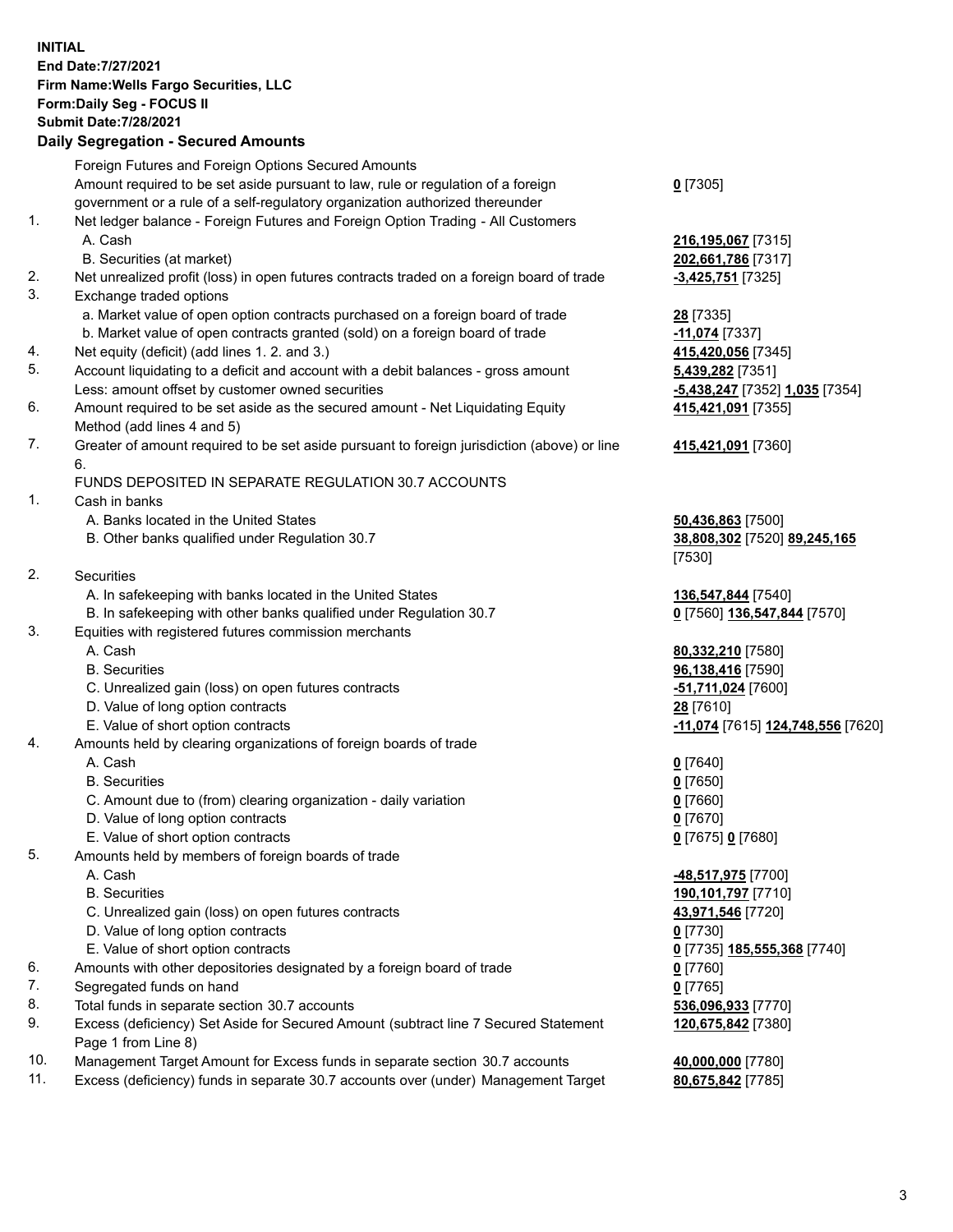**INITIAL End Date:7/27/2021 Firm Name:Wells Fargo Securities, LLC Form:Daily Seg - FOCUS II Submit Date:7/28/2021 Daily Segregation - Segregation Statement** SEGREGATION REQUIREMENTS(Section 4d(2) of the CEAct) 1. Net ledger balance A. Cash **4,175,486,101** [7010] B. Securities (at market) **1,974,792,623** [7020] 2. Net unrealized profit (loss) in open futures contracts traded on a contract market **-1,169,071,285** [7030] 3. Exchange traded options A. Add market value of open option contracts purchased on a contract market **1,313,475,068** [7032] B. Deduct market value of open option contracts granted (sold) on a contract market **-1,379,879,452** [7033] 4. Net equity (deficit) (add lines 1, 2 and 3) **4,914,803,055** [7040] 5. Accounts liquidating to a deficit and accounts with debit balances - gross amount **92,870,913** [7045] Less: amount offset by customer securities **-92,716,306** [7047] **154,607** [7050] 6. Amount required to be segregated (add lines 4 and 5) **4,914,957,662** [7060] FUNDS IN SEGREGATED ACCOUNTS 7. Deposited in segregated funds bank accounts A. Cash **185,257,126** [7070] B. Securities representing investments of customers' funds (at market) **380,230,965** [7080] C. Securities held for particular customers or option customers in lieu of cash (at market) **845,256,057** [7090] 8. Margins on deposit with derivatives clearing organizations of contract markets A. Cash **2,006,067,018** [7100] B. Securities representing investments of customers' funds (at market) **900,127,123** [7110] C. Securities held for particular customers or option customers in lieu of cash (at market) **1,129,536,566** [7120] 9. Net settlement from (to) derivatives clearing organizations of contract markets **41,200,546** [7130] 10. Exchange traded options A. Value of open long option contracts **1,313,475,068** [7132] B. Value of open short option contracts **-1,379,879,452** [7133] 11. Net equities with other FCMs A. Net liquidating equity **0** [7140] B. Securities representing investments of customers' funds (at market) **0** [7160] C. Securities held for particular customers or option customers in lieu of cash (at market) **0** [7170] 12. Segregated funds on hand **0** [7150] 13. Total amount in segregation (add lines 7 through 12) **5,421,271,017** [7180] 14. Excess (deficiency) funds in segregation (subtract line 6 from line 13) **506,313,355** [7190] 15. Management Target Amount for Excess funds in segregation **270,000,000** [7194] **236,313,355** [7198]

16. Excess (deficiency) funds in segregation over (under) Management Target Amount Excess